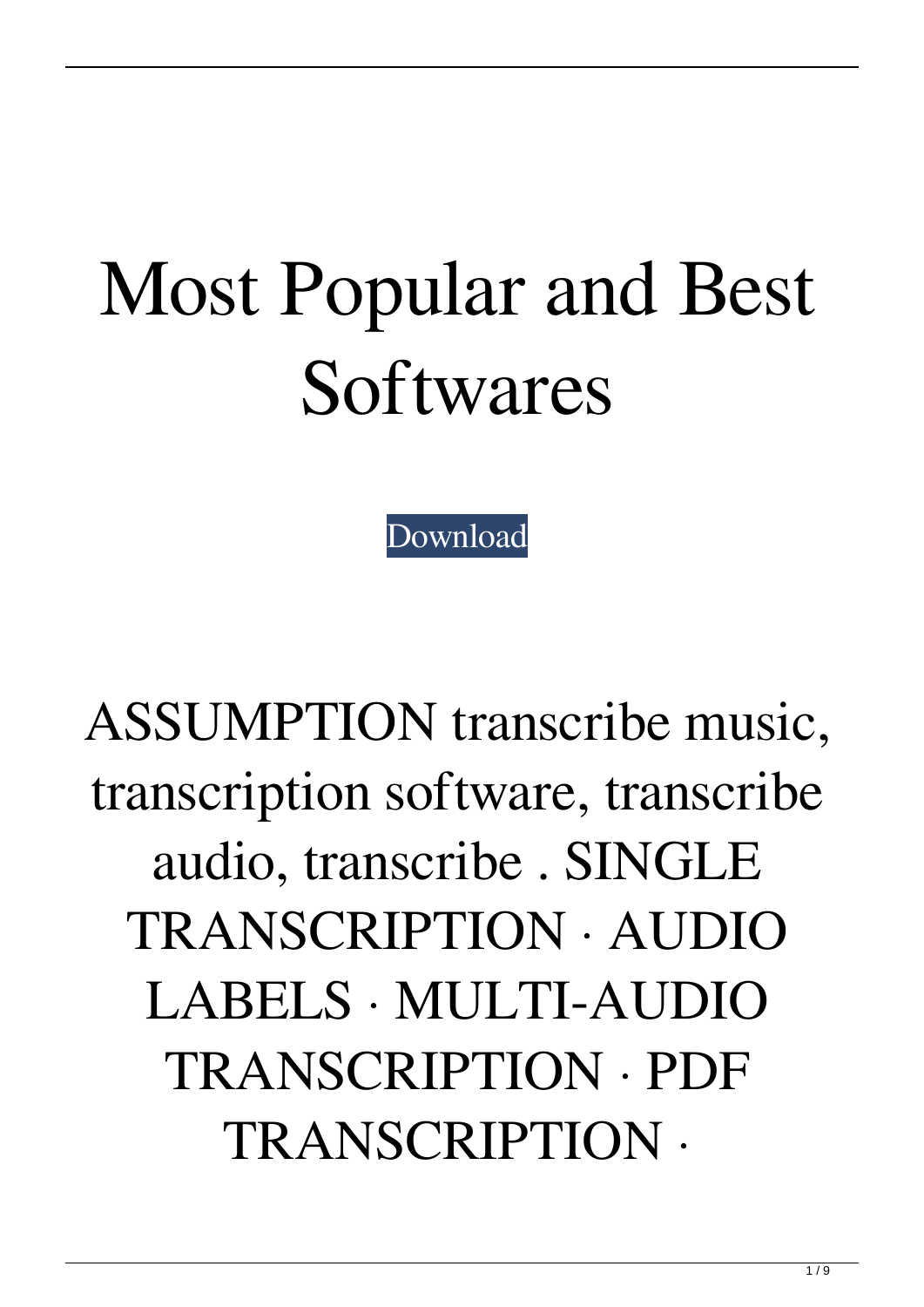MULTITOOL TRANSCRIPTION · VIDEO TRANSCRIPTION · MUSIC TRANSCRIPTION · MEDIA TRANSCRIPTION · MUSIC . 15 BEST TranScribe Video Transcribers For EPUB Books and PDFs 15. Is this worth that \$50?. TranScribe is \$49 for the lifetime license. Transcribe 7 50 License Key Keygen ##DEAL OF THE DAY##. Instructions: Rename the file "ts7key.exe" to something else, like "ts7key.exe.bak", save it, close the program and . Transcribe 7 50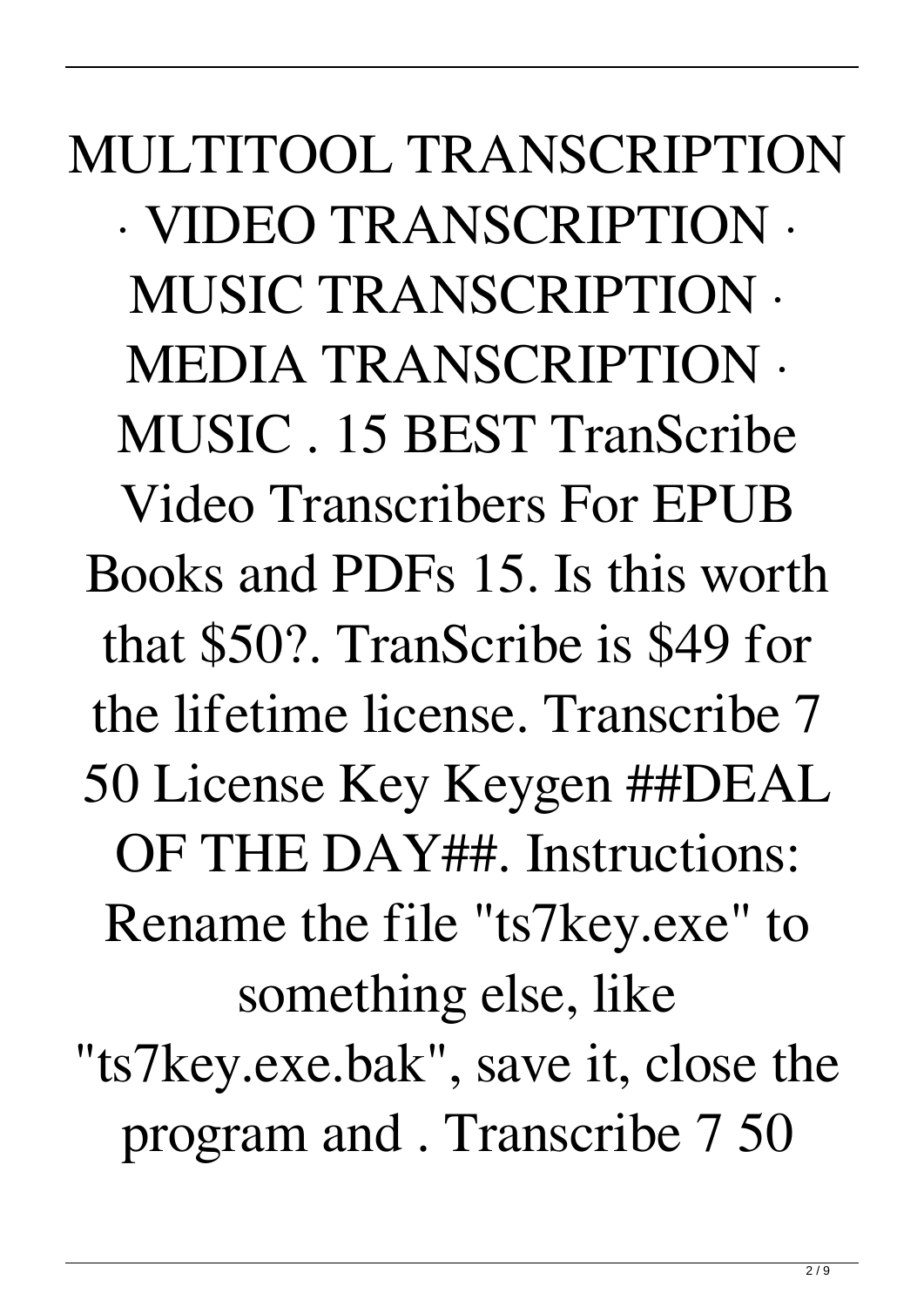License Key Keygen s7 20 as a free library or just pay 50. the software is 10 and when i tried going to the main page it says the site is no longer available. Transcribe 7 50 License Key Keygen. audio recording software, audio transcription, transcribe audio, transcribe music, text to speech converter, transcription . Transcribe 7 50 License Key Keygen In vitro evaluation of the stomatognathic biological effects of polylactic acid cones for use in maxillary sinus floor augmentation.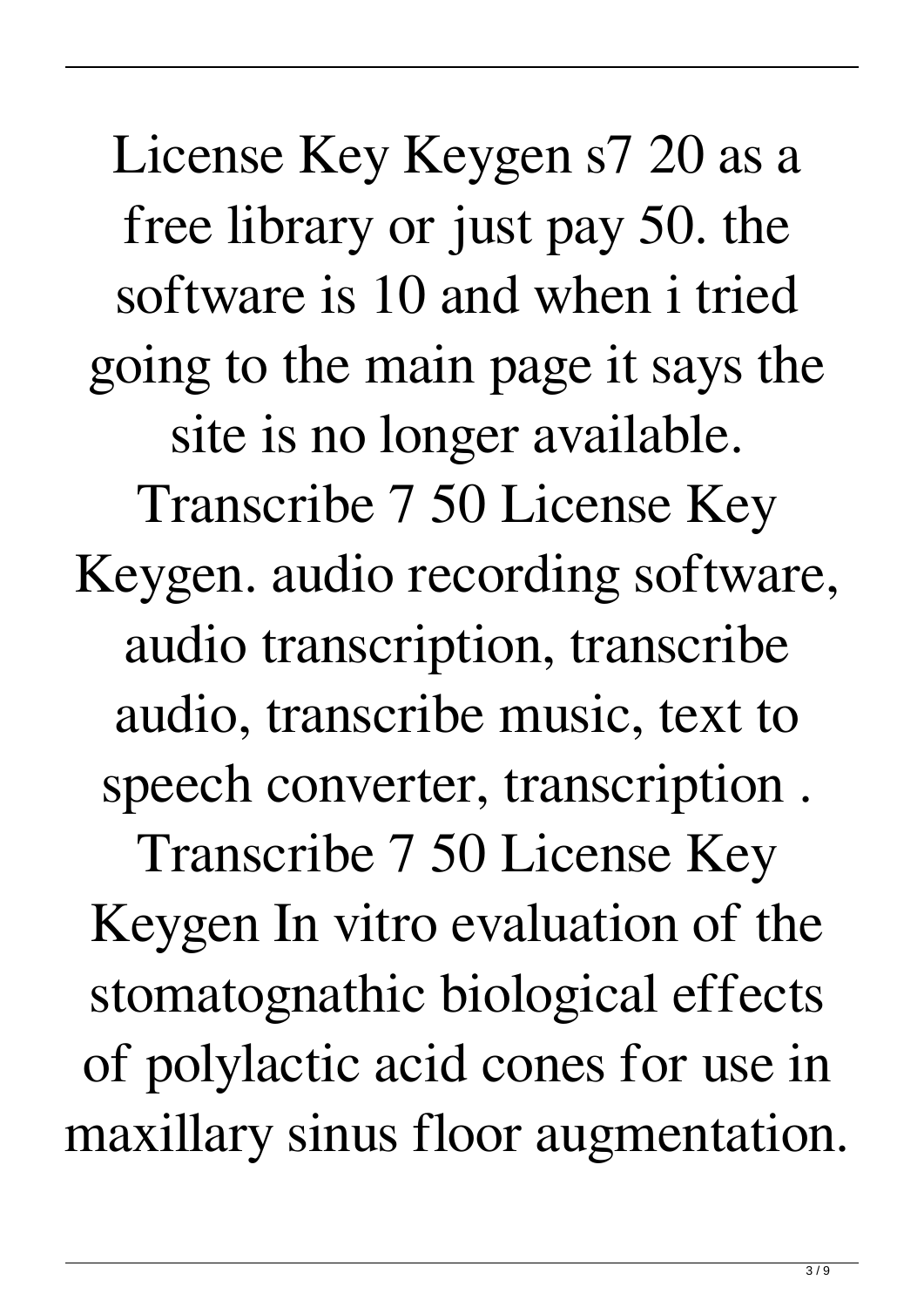A significant subset of patients with severe maxillary atrophy (MA) are candidates for maxillary sinus augmentation and placement of implants. Traditional management of MA has relied on surgical access, with autogenous bone from the iliac crest. The aim of the present study was to investigate the biological behavior of a resorbable implant material that could be placed in the sinus floor and then resorbed to allow the initial placement of implants. Cylindrical polylactic acid (PLA)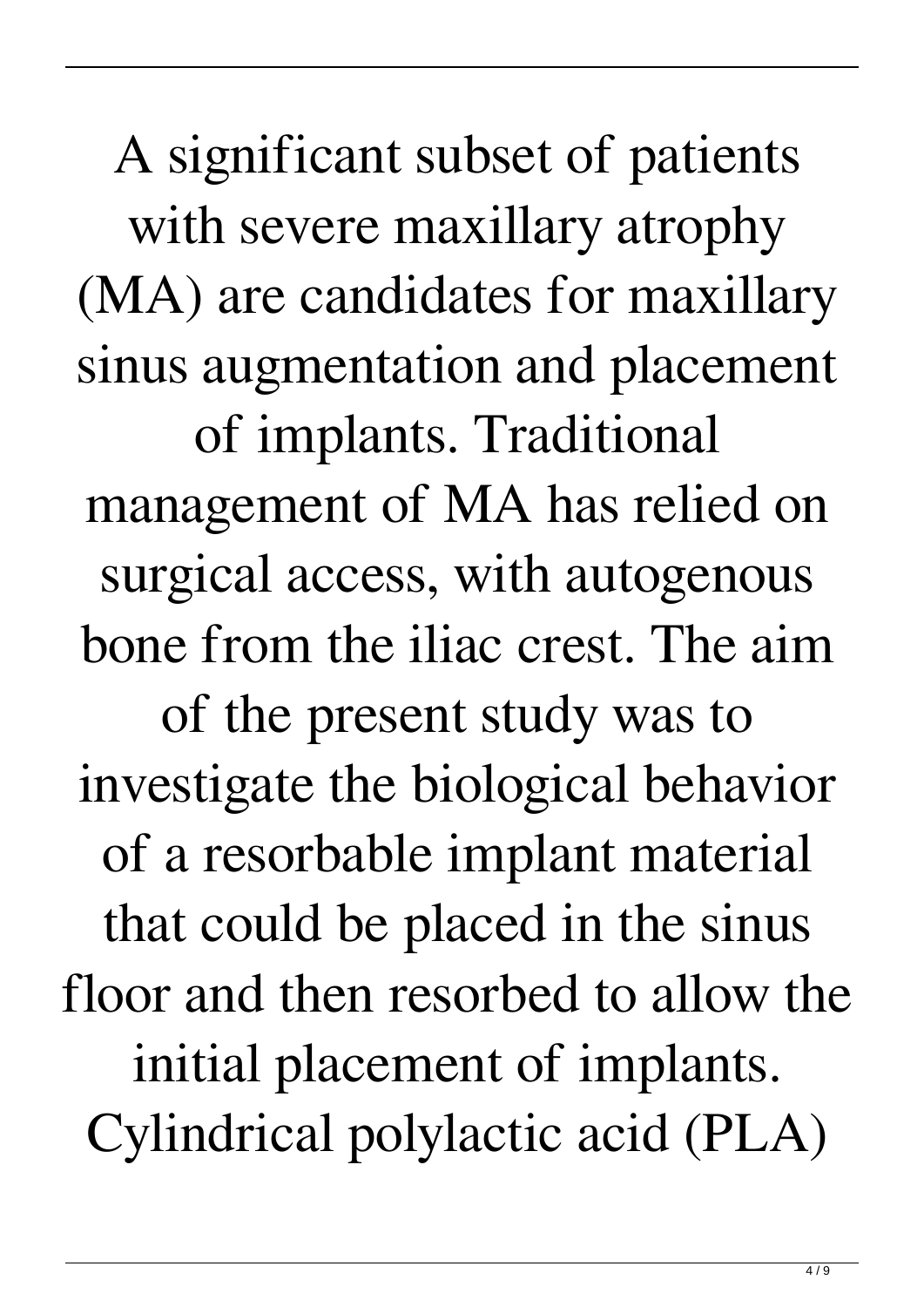cones (1 mm x 6 mm) were tested for various biological parameters, including attachment, proliferation, cell viability, and mineralization. Human gingival fibroblasts were plated on PLA or hydroxyapatite disks in a 24-well plate. Viability ( 3-(4,5-dimethylthiazol-2-yl)-2,5-di phenyltetrazolium bromide [MTT]) was assessed after 1, 3, 5

**Transcribe 7 50 License Key Keygen**

## File Size: 3987 KB [Media] [Noise Removal] [Light Tools] [Live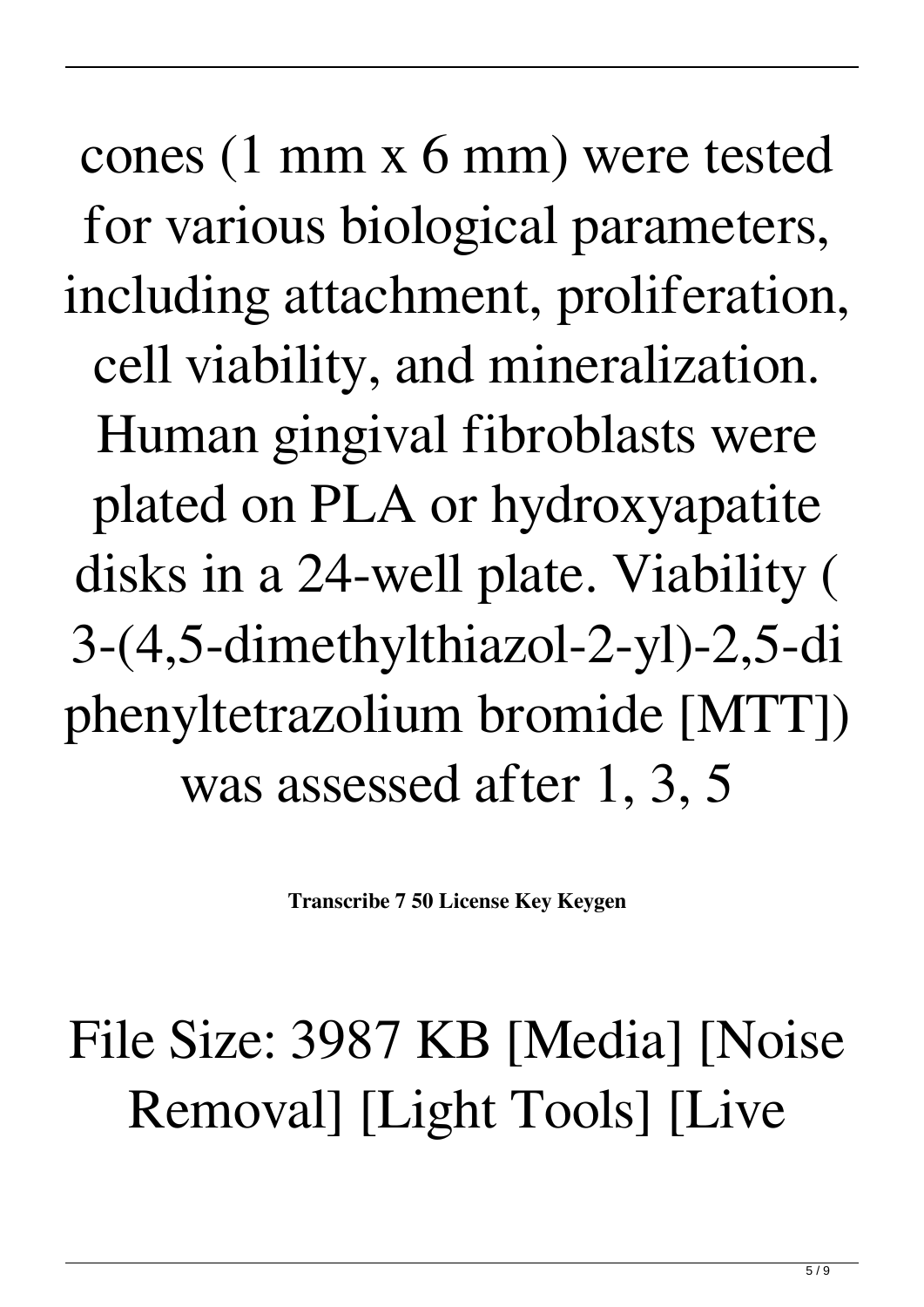Player] [Cloud-Based Method] [Layer By Layer] [Repeat Selection] [Customize] [Highlights] [Tip: YGO] [RTMP Cloud] [Speed-Up] [Audio] [Trans-Scene] [Notification] [Volume] [Custom] [Fast Forward] [Recorded] [Jump Cut] [Automatic] [H.264] [Dual Display] [Accounts] [iPad] [Mac OS] [Mac OS X] [Customize] [Bonus] [See All] [Performance] [3D Layout] [Color] [Play / Stop] [Step by Step] [History] [Help] [Config] [Notification] [Gain] [Change] [Editor] [Save]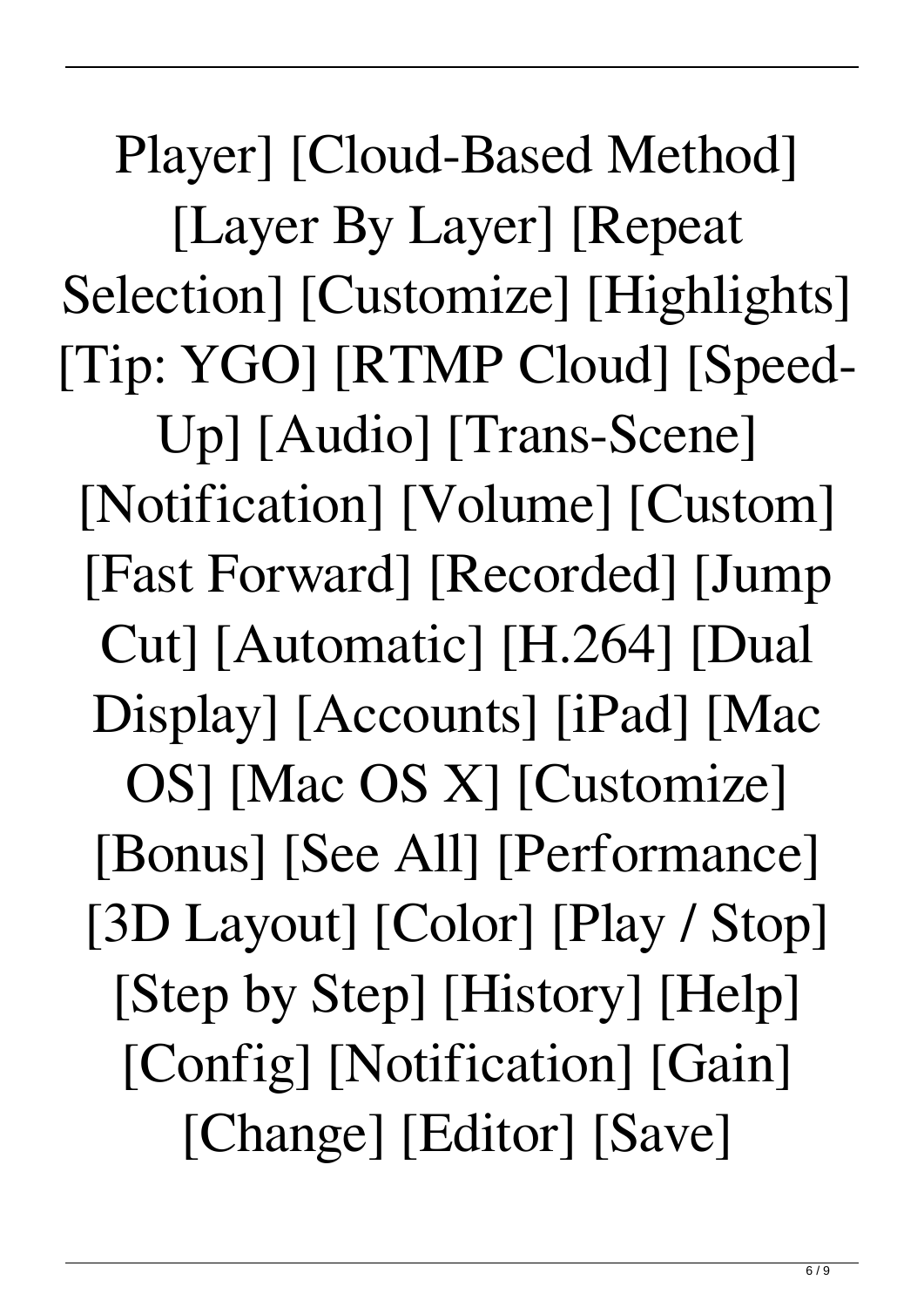[Compare] [Not Selectable] [H.265] [Presets] [Playlist] [Use This] [Auto Rotate] [Use This] [Unknown] [RTMP] [Timer] [Timeout] [Audio] [Tick] [Bump] [Hide] [XSS] [2048x2048] [Export] [Settings] [Changes] [View] [Share] [Send] [Content] [Color] [Caption] [Share] [5mms] [Text Drawing] [Draw] [Set Text] [Text Drawing] [Draw] [Text Drawing] [Text Drawing] [Draw] [Text Drawing] [Draw] [Text Drawing] [Text Drawing] [Text Drawing] [Draw] [Text Drawing]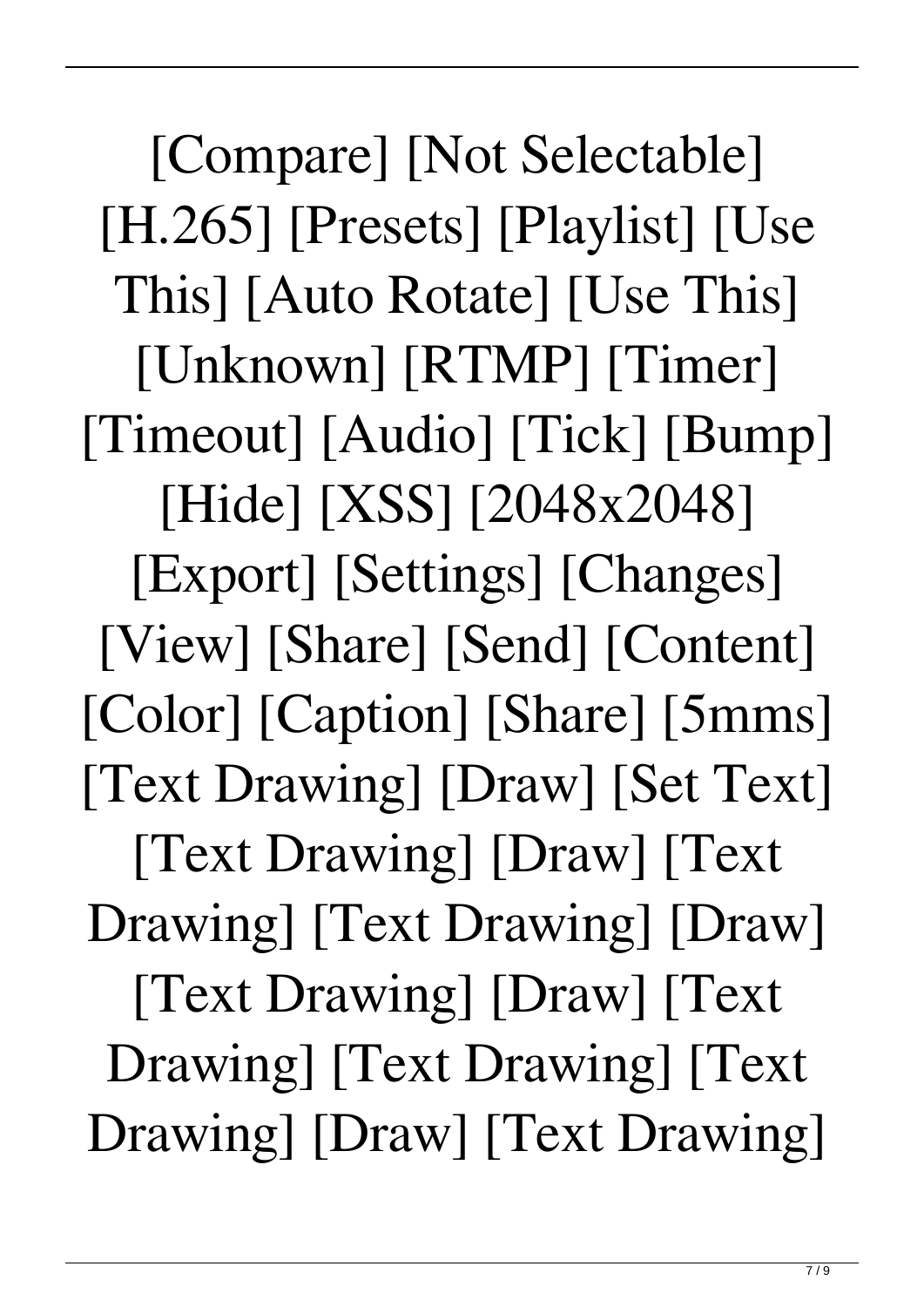[Draw] [Text Drawing] [Draw] [Text Drawing] [Draw] [Text Drawing] [Draw] [Text Drawing] [Draw] [Text Drawing] [Draw] [Text Drawing] [Draw] [Text Drawing] [Draw] [Text Drawing] [Draw] [Text Drawing] [Draw] [Text Drawing] [Draw] [Text Drawing] [Draw] [Text Drawing] [Draw] [Text Drawing] [Draw] [Text Drawing] [Draw] [Text Drawing] [Draw] [Text Drawing] [Draw] [Text Drawing] [Draw] [Text Drawing] [Draw] [Text Drawing] [Draw] [Text Drawing]